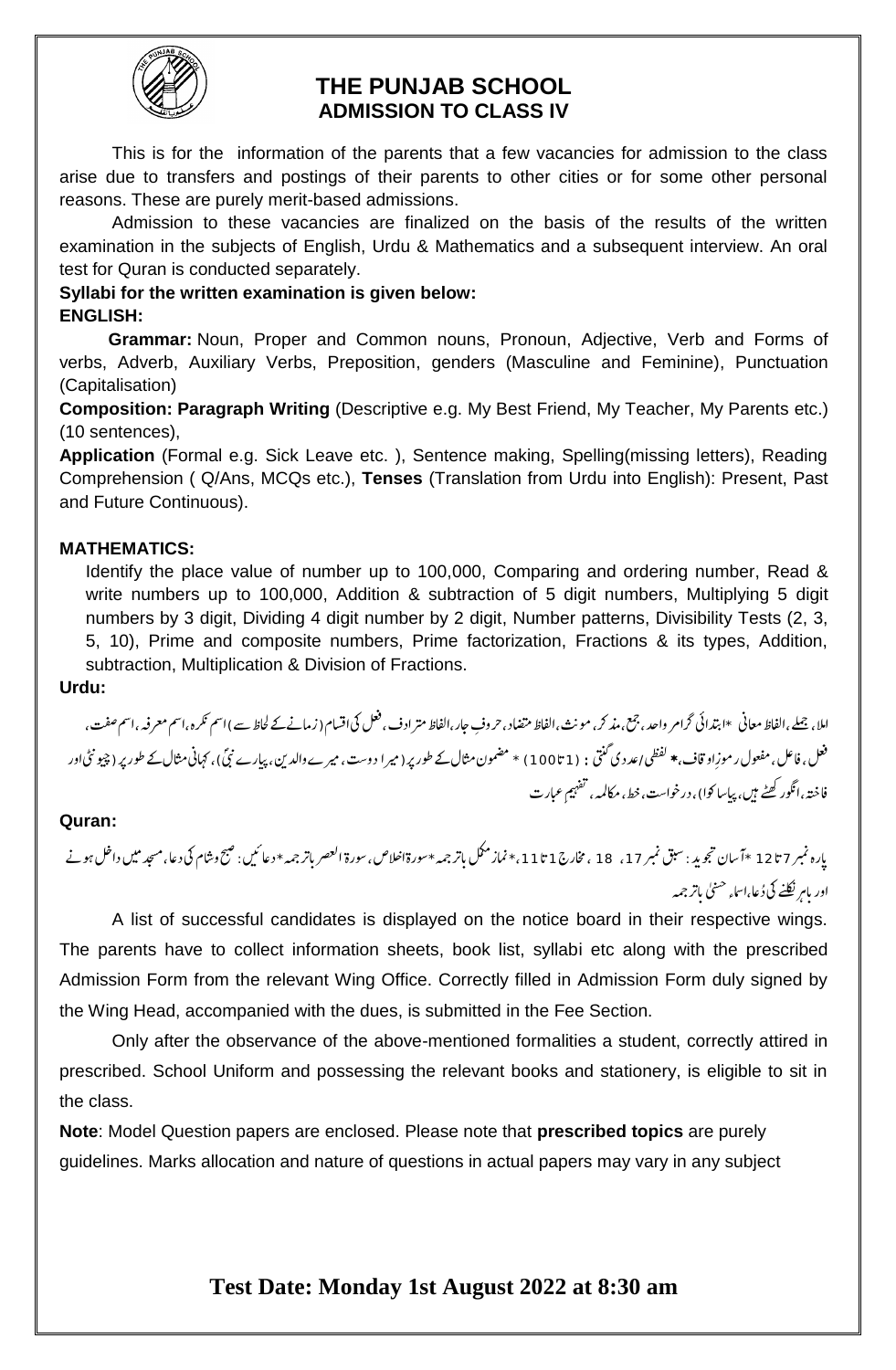## **MODEL PAPER FOR ADMISSION TO CLASS IV**

#### **English**

### **Time: 1 hour 30 Min Marks: 75**

#### **OBJECTIVE**

**Note: Use this question paper to write the answers of the following questions. No mark will be awarded for cutting or over writing. This paper must be tagged with the Answer Sheet. Q1: Read the passage carefully and answer the following questions. 10**

"Rahim was a poor fisherman. He lived on the bank of a stream that flows into the River Chenab. When the sunlight shone on the water, the stream looked like a thin, golden ribbon. So people called it the Golden River. One day Rahim went off fishing, he pulled the net to the bank and found a beautiful, golden fish inside. To his surprise, the fish spoke to him. "Throw me back into the water". It said again, "Please throw me back. If I lie in the hot sun, I will die." **Answer the questions:**

\_\_\_\_\_\_\_\_\_\_\_\_\_\_\_\_\_\_\_\_\_\_\_\_\_\_\_\_\_\_\_\_\_\_\_\_\_\_\_\_\_\_\_\_\_\_\_\_\_\_\_\_\_\_\_\_\_\_\_\_\_\_\_\_\_\_\_\_\_\_\_\_

\_\_\_\_\_\_\_\_\_\_\_\_\_\_\_\_\_\_\_\_\_\_\_\_\_\_\_\_\_\_\_\_\_\_\_\_\_\_\_\_\_\_\_\_\_\_\_\_\_\_\_\_\_\_\_\_\_\_\_\_\_\_\_\_\_\_\_\_\_\_\_\_

\_\_\_\_\_\_\_\_\_\_\_\_\_\_\_\_\_\_\_\_\_\_\_\_\_\_\_\_\_\_\_\_\_\_\_\_\_\_\_\_\_\_\_\_\_\_\_\_\_\_\_\_\_\_\_\_\_\_\_\_\_\_\_\_\_\_\_\_\_\_\_\_

\_\_\_\_\_\_\_\_\_\_\_\_\_\_\_\_\_\_\_\_\_\_\_\_\_\_\_\_\_\_\_\_\_\_\_\_\_\_\_\_\_\_\_\_\_\_\_\_\_\_\_\_\_\_\_\_\_\_\_\_\_\_\_\_\_\_\_\_\_\_\_\_

\_\_\_\_\_\_\_\_\_\_\_\_\_\_\_\_\_\_\_\_\_\_\_\_\_\_\_\_\_\_\_\_\_\_\_\_\_\_\_\_\_\_\_\_\_\_\_\_\_\_\_\_\_\_\_\_\_\_\_\_\_\_\_\_\_\_\_\_\_\_\_\_

\_\_\_\_\_\_\_\_\_\_\_\_\_\_\_\_\_\_\_\_\_\_\_\_\_\_\_\_\_\_\_\_\_\_\_\_\_\_\_\_\_\_\_\_\_\_\_\_\_\_\_\_\_\_\_\_\_\_\_\_\_\_\_\_\_\_\_\_\_\_\_\_

\_\_\_\_\_\_\_\_\_\_\_\_\_\_\_\_\_\_\_\_\_\_\_\_\_\_\_\_\_\_\_\_\_\_\_\_\_\_\_\_\_\_\_\_\_\_\_\_\_\_\_\_\_\_\_\_\_\_\_\_\_\_\_\_\_\_\_\_\_\_\_\_

\_\_\_\_\_\_\_\_\_\_\_\_\_\_\_\_\_\_\_\_\_\_\_\_\_\_\_\_\_\_\_\_\_\_\_\_\_\_\_\_\_\_\_\_\_\_\_\_\_\_\_\_\_\_\_\_\_\_\_\_\_\_\_\_\_\_\_\_\_\_\_\_

\_\_\_\_\_\_\_\_\_\_\_\_\_\_\_\_\_\_\_\_\_\_\_\_\_\_\_\_\_\_\_\_\_\_\_\_\_\_\_\_\_\_\_\_\_\_\_\_\_\_\_\_\_\_\_\_\_\_\_\_\_\_\_\_\_\_\_\_\_\_\_

\_\_\_\_\_\_\_\_\_\_\_\_\_\_\_\_\_\_\_\_\_\_\_\_\_\_\_\_\_\_\_\_\_\_\_\_\_\_\_\_\_\_\_\_\_\_\_\_\_\_\_\_\_\_\_\_\_\_\_\_\_\_\_\_\_\_\_\_\_\_\_

1. Where does the stream flow?

2. What is a "golden ribbon"?

3. What did people call that stream?

4. Why was Rahim surprised?

5. Why did the fish want to go back to the water?

**Q2: (a) Sort these nouns according to the headings below 6**

 **clown , apron, gym, dinosaur, twins, dolphin, field, robot**

| <b>Things</b> | <b>People</b> | <b>Animals</b> | <b>Places</b> |
|---------------|---------------|----------------|---------------|
|               |               |                |               |
|               |               |                |               |

| (a) | (b) Write the missing forms of verbs:<br>throw |         |        |  |
|-----|------------------------------------------------|---------|--------|--|
| (b) | <u> 1980 - Jan Barbara Barat, prima popula</u> | thought |        |  |
| (c) | light                                          |         |        |  |
| (d) |                                                |         | driven |  |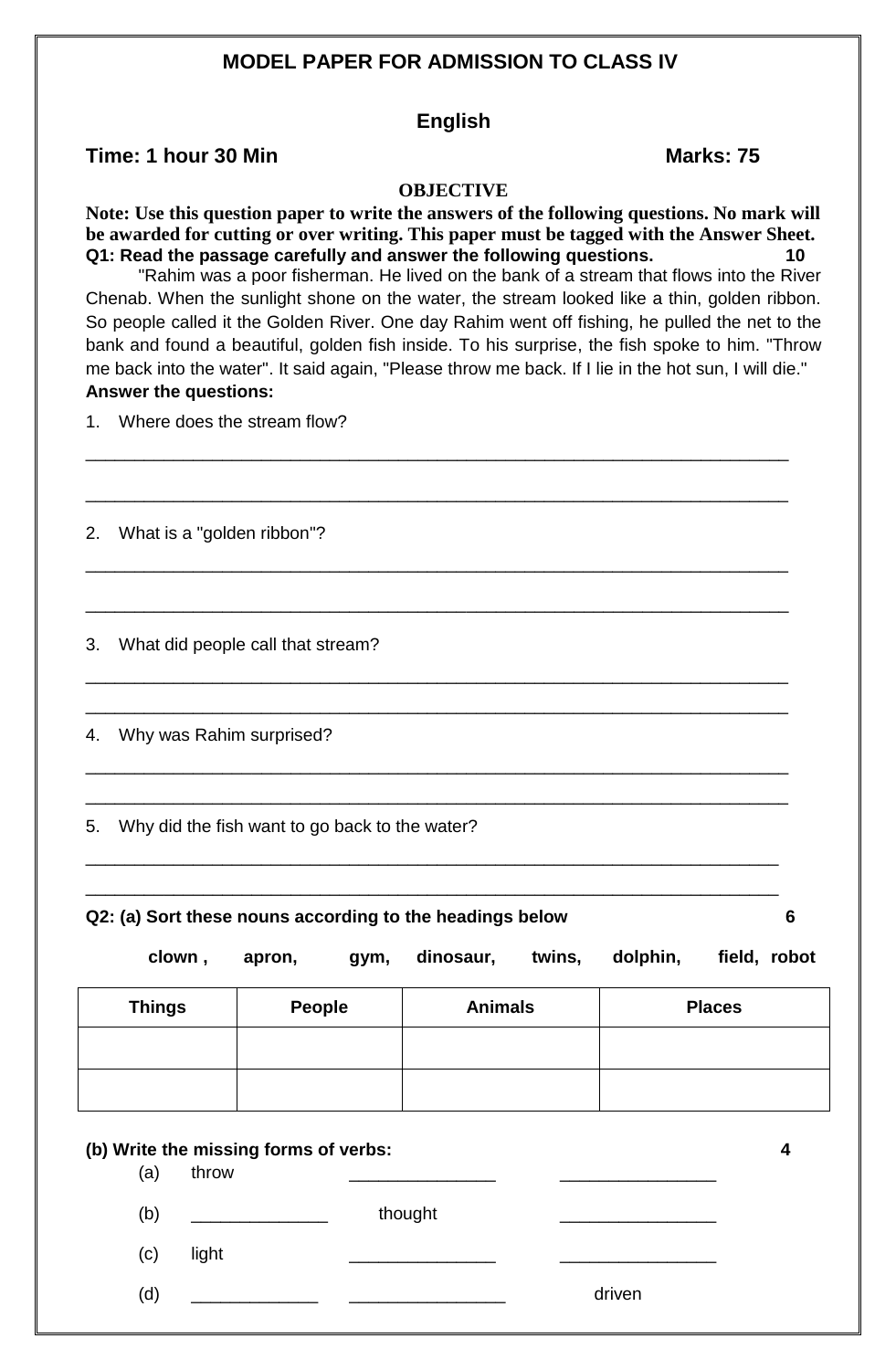|        |            | (c) Circle the pronouns in this passage:                                                     |     |                                                                                                                                                                                                                                                                                        | 5  |
|--------|------------|----------------------------------------------------------------------------------------------|-----|----------------------------------------------------------------------------------------------------------------------------------------------------------------------------------------------------------------------------------------------------------------------------------------|----|
|        |            | The children were sharing their holiday plans with their teacher, Miss Lee. One boy told her |     |                                                                                                                                                                                                                                                                                        |    |
|        |            | that he was going to stay with his grandparents.                                             |     |                                                                                                                                                                                                                                                                                        |    |
|        |            | (d) Change these nouns to adjectives:                                                        |     |                                                                                                                                                                                                                                                                                        | 4  |
|        | (a)        |                                                                                              | (b) | grace ____________________                                                                                                                                                                                                                                                             |    |
|        | (c)        | child ________________________                                                               | (d) | music $\frac{1}{2}$ music $\frac{1}{2}$ music $\frac{1}{2}$ music $\frac{1}{2}$ music $\frac{1}{2}$ music $\frac{1}{2}$ music $\frac{1}{2}$ music $\frac{1}{2}$ music $\frac{1}{2}$ music $\frac{1}{2}$ music $\frac{1}{2}$ music $\frac{1}{2}$ music $\frac{1}{2}$ music $\frac{1}{2$ |    |
|        |            | Q3 (a) Complete the sentences with suitable adverbs:                                         |     |                                                                                                                                                                                                                                                                                        | 4  |
|        | (a)        | The hosts welcomed the guests ____________________.                                          |     |                                                                                                                                                                                                                                                                                        |    |
|        | (b)        | The baby is sleeping _____________________.                                                  |     |                                                                                                                                                                                                                                                                                        |    |
|        | (c)        | The old woman was sitting on the chair __________________.                                   |     |                                                                                                                                                                                                                                                                                        |    |
|        | (d)        | He finished his work _________________.                                                      |     |                                                                                                                                                                                                                                                                                        |    |
|        |            | (b) Fill in the missing letters to complete the words:                                       |     |                                                                                                                                                                                                                                                                                        | 3  |
|        | (a)        | en mies                                                                                      |     | (b) $I_{\text{1}}$ ader (c) $I_{\text{2}}$ cite                                                                                                                                                                                                                                        |    |
|        |            | (c) Fill in the blanks with correct prepositions:                                            |     |                                                                                                                                                                                                                                                                                        | 4  |
|        | (a)        | He began _____________ cry.                                                                  |     |                                                                                                                                                                                                                                                                                        |    |
|        | (b)        | The Chief Guest has arrived _________________                                                |     | time.                                                                                                                                                                                                                                                                                  |    |
|        | (c)        | Put the stool ________________the table.                                                     |     |                                                                                                                                                                                                                                                                                        |    |
|        | (d)        | Ali unlocked the door ___________ his key                                                    |     |                                                                                                                                                                                                                                                                                        |    |
|        |            | (d) Choose the correct auxiliary verb:                                                       |     |                                                                                                                                                                                                                                                                                        | 5  |
|        | (a)        | All of these mangoes (is/are) rotten.                                                        |     |                                                                                                                                                                                                                                                                                        |    |
|        | (b)        | Either Jane or Sue (was/were) going to England.                                              |     |                                                                                                                                                                                                                                                                                        |    |
|        | (c)        | John and his family (has/have) gone to Sydney.                                               |     |                                                                                                                                                                                                                                                                                        |    |
|        | (d)        | I (do/ does) not feel cold.                                                                  |     |                                                                                                                                                                                                                                                                                        |    |
|        | (e)        | (Will/Shall) these colours match?                                                            |     |                                                                                                                                                                                                                                                                                        |    |
|        |            | Q4: Write a paragraph on any one of the following topics:                                    |     |                                                                                                                                                                                                                                                                                        | 10 |
|        |            | (a) My Best Friend                                                                           |     | (b) My Teacher                                                                                                                                                                                                                                                                         |    |
|        |            | Q5: Write an application for attending the wedding ceremony of your brother/sister.10        |     |                                                                                                                                                                                                                                                                                        |    |
| $Q6$ : |            | Make sentences of these words:                                                               |     |                                                                                                                                                                                                                                                                                        | 5  |
|        | (a) smelly |                                                                                              |     |                                                                                                                                                                                                                                                                                        |    |
|        |            |                                                                                              |     |                                                                                                                                                                                                                                                                                        |    |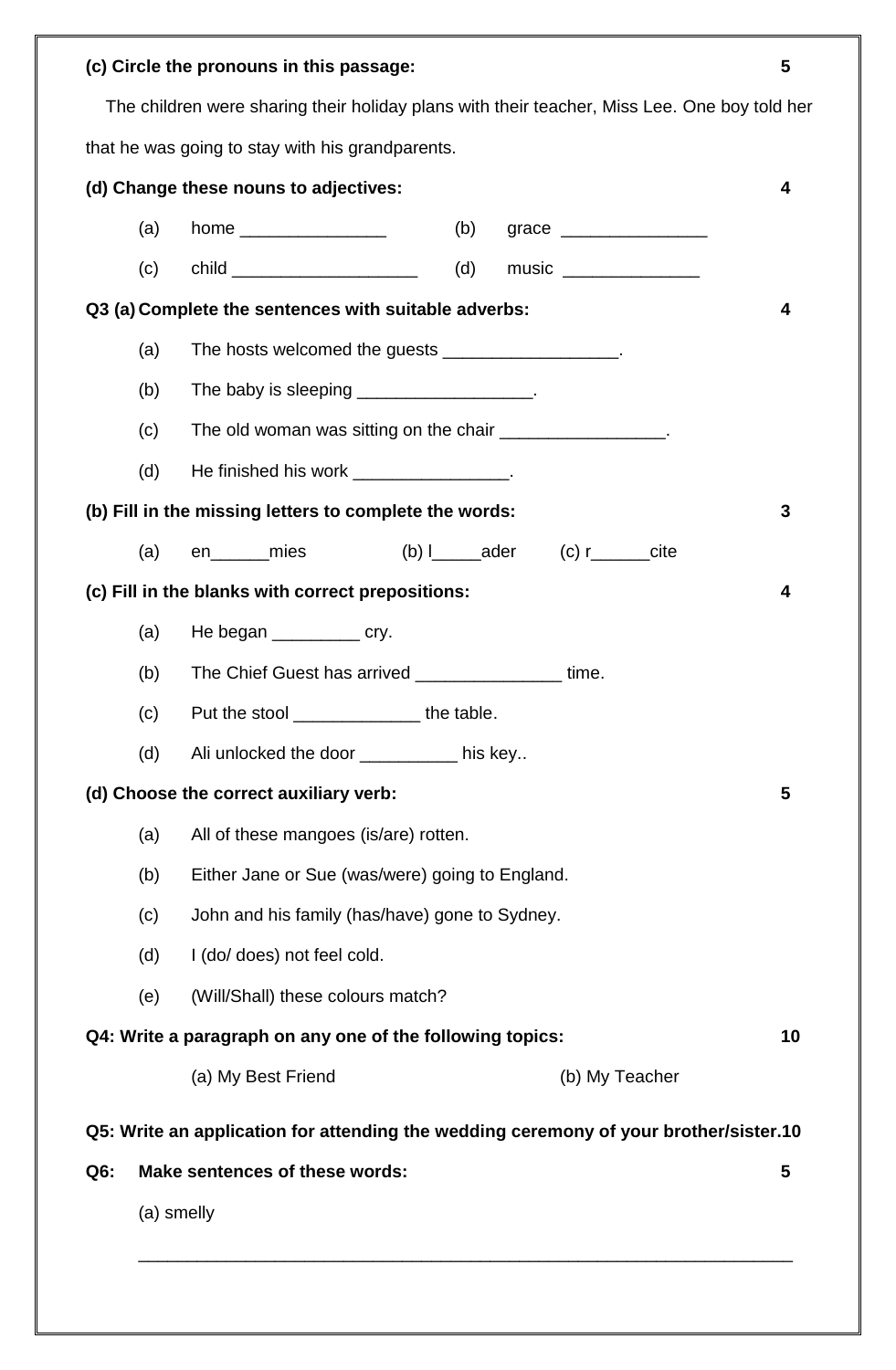| (c) feel                                    |                                                     |
|---------------------------------------------|-----------------------------------------------------|
|                                             |                                                     |
| (d) basket                                  |                                                     |
|                                             |                                                     |
| (e) foolish                                 |                                                     |
|                                             |                                                     |
|                                             |                                                     |
|                                             | $\overline{\mathbf{5}}$                             |
| Q7: Translate these sentences into English: | 1. وہ کپڑے دھور ہے ہوں گے۔                          |
|                                             |                                                     |
|                                             | 2. پرندےاُڑرہے ہوں گے۔<br>3. بچے ہاکی کھیل رہے تھے۔ |
|                                             | 4. على يودوں <sub>ك</sub> و پانى دے رہاتھا۔         |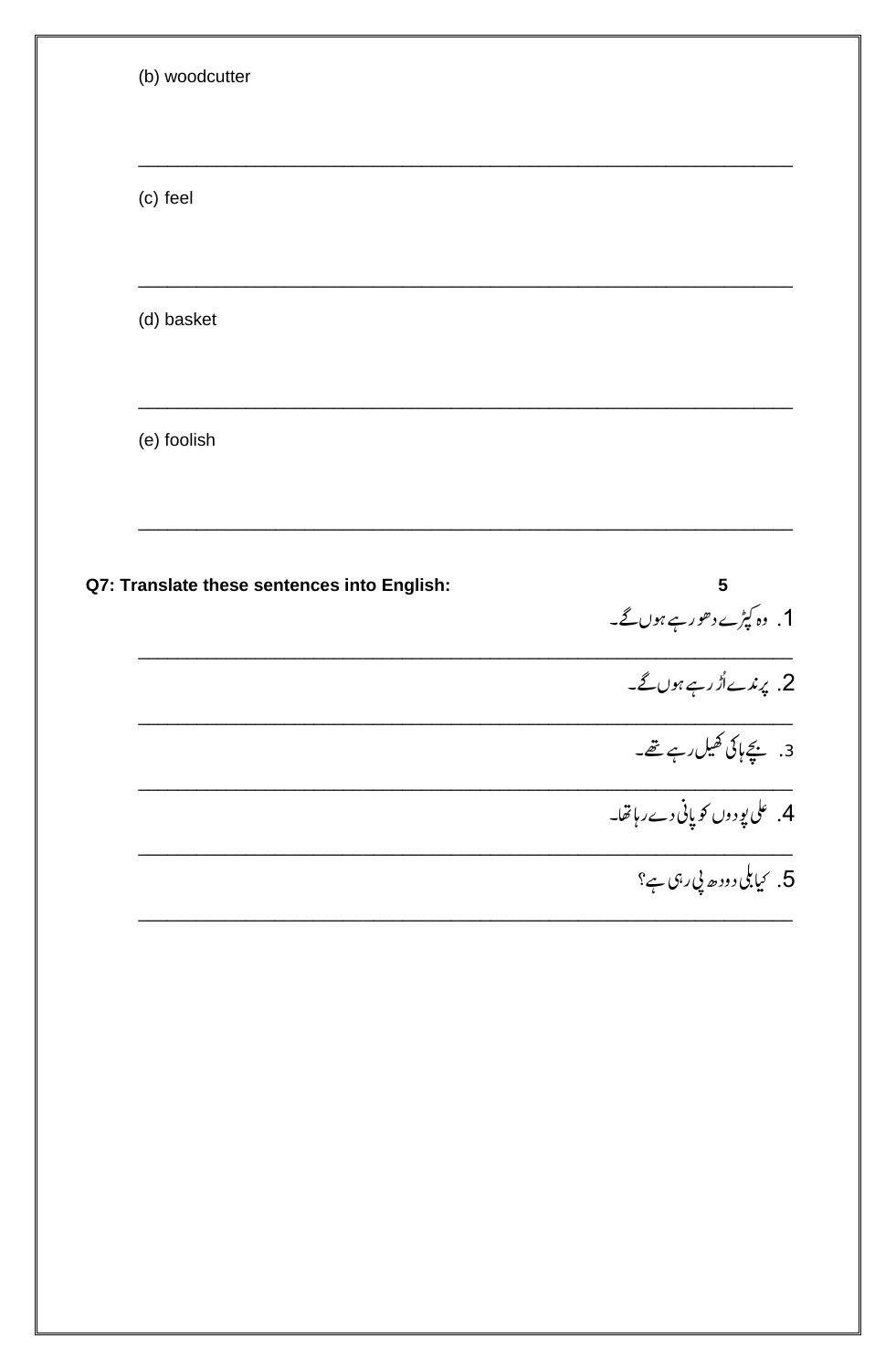## **MODEL PAPER FOR ADMISSION TO CLASS IV Mathematics**

# **Time: 1 hour 30 Min Marks: 75**

## **Q1. Encircle the correct answer /10**

| $\mathbf{i}$            |                                            | Improper            | Proper         | Mixed<br>number | Like              |
|-------------------------|--------------------------------------------|---------------------|----------------|-----------------|-------------------|
| ii                      | The HCF of 4 and 8 is $\frac{1}{2}$        | $\overline{4}$      | $\mathbf{1}$   | $\overline{2}$  | 8                 |
| $\overline{\text{iii}}$ | is the first common multiple of 5<br>and 6 | $\mathbf{1}$        | 30             | 5               | 6                 |
| iv                      |                                            | <b>HCF</b>          | <b>LCF</b>     | <b>LCM</b>      | <b>LCH</b>        |
| $\mathbf{V}$            |                                            | 9 2 4 0             | 92 040         | 92 400          | 90 240            |
| vi                      | Result of multiplication is called         | Division            | Product        | Addition        | Sum               |
| vii                     |                                            | 810                 | 801            | 81              | 18                |
| viii                    | Factors of 12                              | 1, 2, 3, 4,<br>6 12 | 1, 2, 3,<br>12 | 1, 6, 9,<br>12  | 1, 2, 4, 8,<br>12 |
| ix                      |                                            | 5                   | 3              | 8               | 11                |
| $\mathbf{X}$            |                                            | 4602                | 4620           | 4062            | 462               |

## $Q2$ : Fill in the blanks  $/7$

| $\mathbf{i}$  |                         |
|---------------|-------------------------|
| $\mathbf{ii}$ |                         |
| iii           |                         |
| iv            |                         |
| $\mathbf{V}$  | $7290 \div 9 =$         |
| vi            |                         |
| vii           | Prime factors of $28 =$ |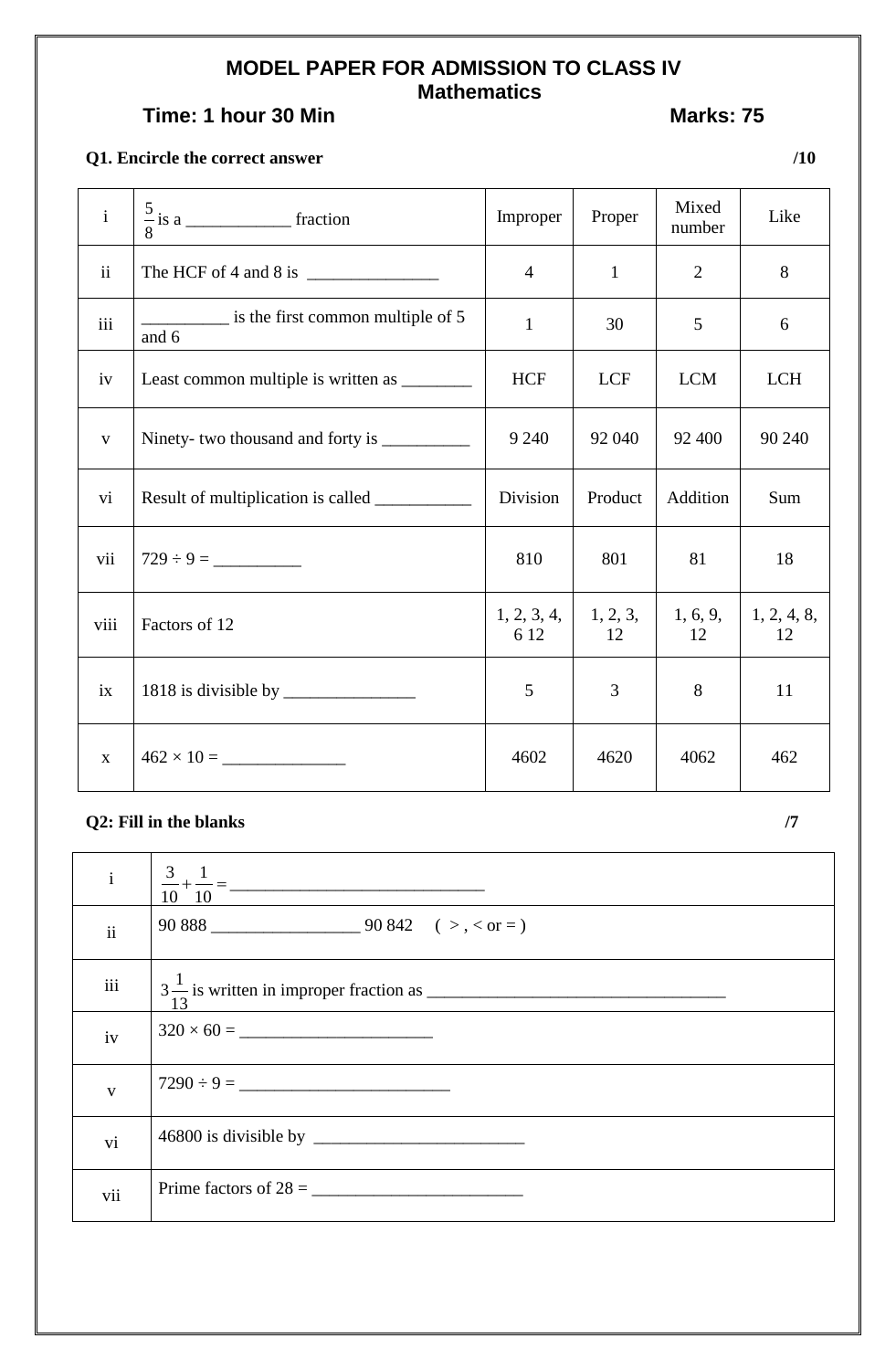|  | Q3: Write T for true and F for false against each. |  |
|--|----------------------------------------------------|--|
|--|----------------------------------------------------|--|

| $\mathbf{i}$  | Ascending order means from the greatest to the smallest. |  |
|---------------|----------------------------------------------------------|--|
| $\mathbf{ii}$ | 17 is the factor of 34.                                  |  |
| iii           | 27 is a multiple of 7.                                   |  |
| iv            | Answer of division is called quotient.                   |  |
| V             | 592 is divisible by 2.                                   |  |
| vi            | $477 \div 3 = 159$                                       |  |
| vii           | $1000 \times 100 = 1000000$                              |  |

# **PART - B**

**NOTE:** Write your Name, Section and Roll Number in space given above. Use of ink remover and lead pencil is not allowed. No mark will be awarded for cutting or overwriting. Do working where necessary. Q4. Attempt all questions i. Write in words 8 3 5 0 0. **/10 /22**

 $\overline{\phantom{a}}$  , and the set of the set of the set of the set of the set of the set of the set of the set of the set of the set of the set of the set of the set of the set of the set of the set of the set of the set of the s

\_\_\_\_\_\_\_\_\_\_\_\_\_\_\_\_\_\_\_\_\_\_\_\_\_\_\_\_\_\_\_\_\_\_\_\_\_\_\_\_\_\_\_\_\_\_\_\_\_\_\_\_\_\_\_\_\_\_\_\_\_\_\_\_\_\_\_\_\_\_\_\_\_\_\_\_\_\_\_\_

\_\_\_\_\_\_\_\_\_\_\_\_\_\_\_\_\_\_\_\_\_\_\_\_\_\_\_\_\_\_\_\_\_\_\_\_\_\_\_\_\_\_\_\_\_\_\_\_\_\_\_\_\_\_\_\_\_\_\_\_\_\_\_\_\_\_\_\_\_\_\_\_\_\_\_\_\_\_\_\_

\_\_\_\_\_\_\_\_\_\_\_\_\_\_\_\_ , \_\_\_\_\_\_\_\_\_\_\_\_\_\_\_\_ , \_\_\_\_\_\_\_\_\_\_\_\_\_\_\_\_ , \_\_\_\_\_\_\_\_\_\_\_\_\_\_\_\_

\_\_\_\_\_\_\_\_\_\_\_\_\_\_\_\_\_\_\_\_\_\_\_\_\_\_\_\_\_\_\_\_\_\_\_\_\_\_\_\_\_\_\_\_\_\_\_\_\_\_\_\_\_\_\_\_\_\_\_\_\_\_\_\_\_\_\_\_\_\_\_\_\_\_\_\_\_\_\_

\_\_\_\_\_\_\_\_\_\_\_\_\_\_\_\_\_\_\_\_\_\_\_\_\_\_\_\_\_\_\_\_\_\_\_\_\_\_\_\_\_\_\_\_\_\_\_\_\_\_\_\_\_\_\_\_\_\_\_\_\_\_\_\_\_\_\_\_\_\_\_\_\_\_\_\_\_\_

\_\_\_\_\_\_\_\_\_\_\_\_\_\_\_\_\_\_\_\_\_\_\_\_\_\_\_\_\_\_\_\_\_\_\_\_\_\_\_\_\_\_\_\_\_\_\_\_\_\_\_\_\_\_\_\_\_\_\_\_\_\_\_\_\_\_\_\_\_\_\_\_\_\_\_\_\_\_

\_\_\_\_\_\_\_\_\_\_\_\_\_\_\_\_\_\_\_\_\_\_\_\_\_\_\_\_\_\_\_\_\_\_\_\_\_\_\_\_\_\_\_\_\_\_\_\_\_\_\_\_\_\_\_\_\_\_\_\_\_\_\_\_\_\_\_\_\_\_\_\_\_\_\_\_\_\_

\_\_\_\_\_\_\_\_\_\_\_\_\_\_\_\_\_\_\_\_\_\_\_\_\_\_\_\_\_\_\_\_\_\_\_\_\_\_\_\_\_\_\_\_\_\_\_\_\_\_\_\_\_\_\_\_\_\_\_\_\_\_\_\_\_\_\_\_\_\_\_\_\_\_\_\_\_\_

ii. Subtract 55,675 from 78,986.

iii. Arrange in Ascending order.

|  |  |  |  | 45,321, 43,567, 43,576, 45,231 |  |  |
|--|--|--|--|--------------------------------|--|--|
|--|--|--|--|--------------------------------|--|--|

iv. Write all factors of 34.

v. Write a common multiples of 4 and 6.

vi. 6 8 3 **/12**  $\overline{\phantom{a}}$   $\times$  5

vii. Subtract:  $\frac{9}{12} - \frac{2}{12}$ 13 13  $\overline{\phantom{a}}$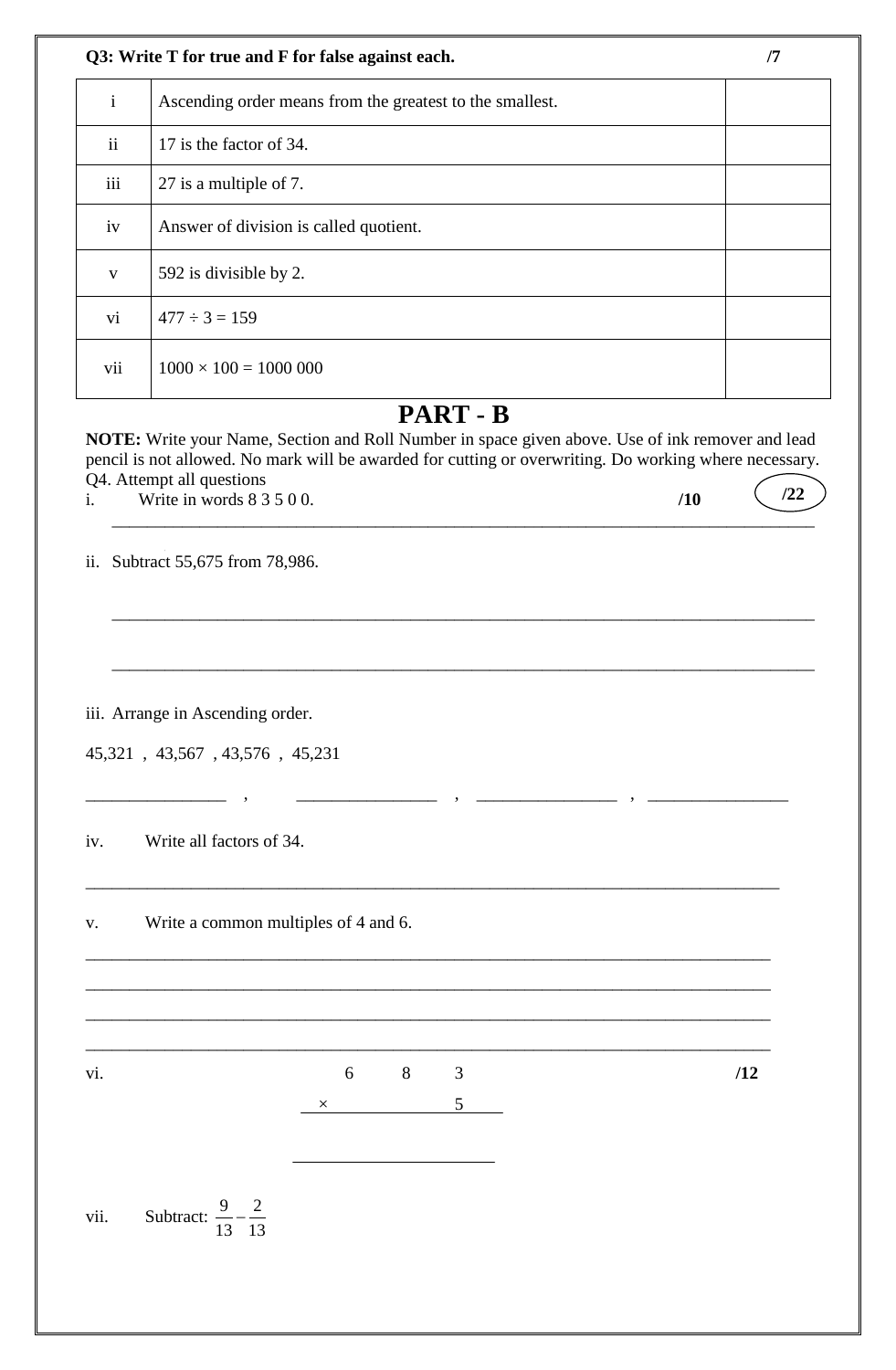viii. Divide 445 students in to 5 equal groups.

ix. Circle the numbers divisible by 5 and tick the numbers divisible by 2.

 5668 , 46800 , 35215 , 96814 x. There were 3, 275 people in a camp. 1165 left the camp. Find the remaining people in camp. xi. Solve:  $\frac{9}{10} \div 5$ 10  $\div$ 

#### **Q5 : Attempt all questions.**

- (a) Find common factors of 45 and 36 by prime factorization.
- (b) If the weight of 5 packets of dates is  $4\frac{5}{9}$ 9 *kg* , then what is weight of 1 packet of dates?

Q6. (a) Solve:  $477 \div 3$  (7 + 8)

(b) Saba's Mother bought 164 packets of biscuits. There were 20 biscuits in a packet. How many biscuits were there altogether?

 $(7 + 7)$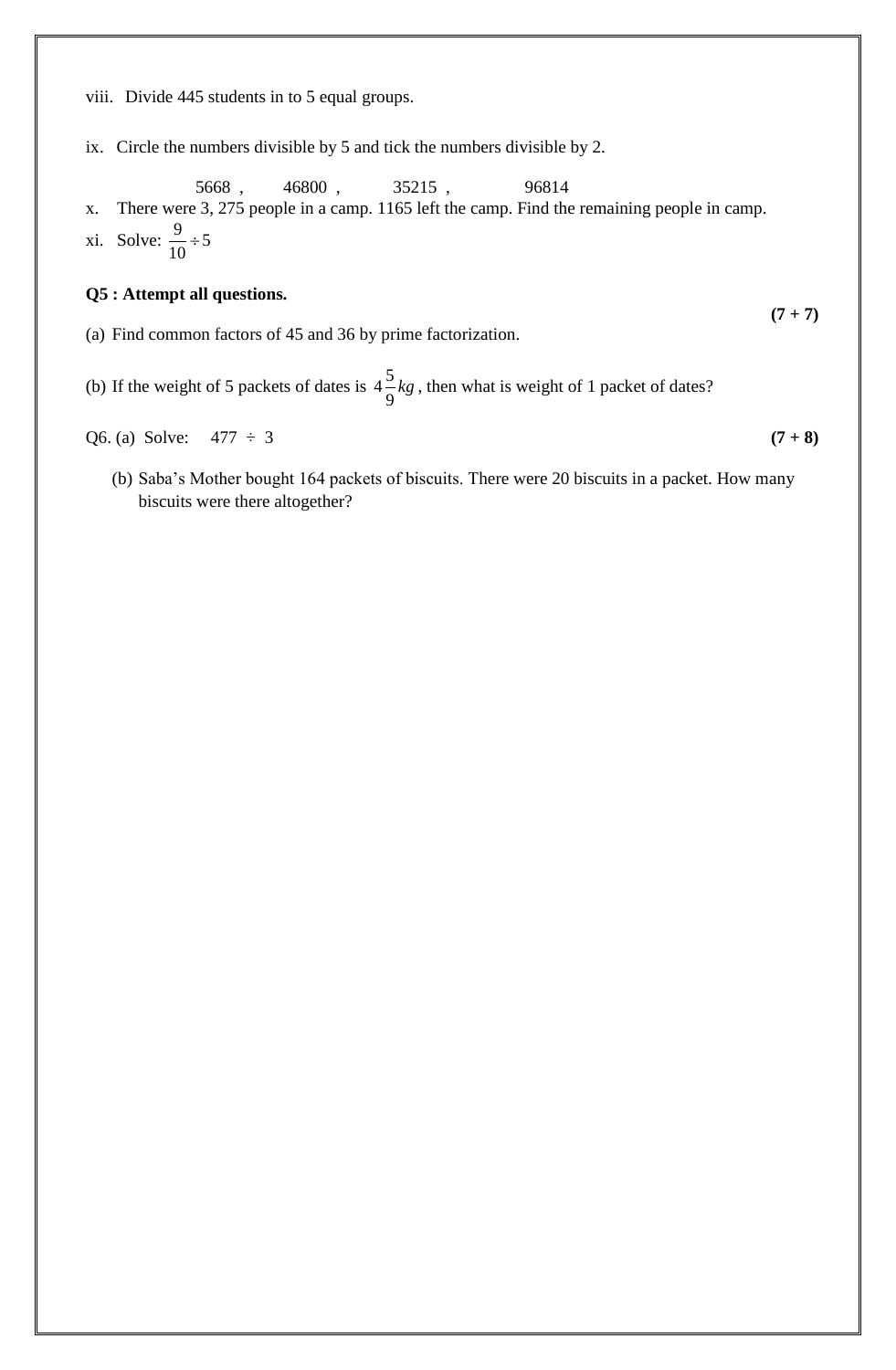|            | دی پنجاب اسکول                   |                                                          |                           |
|------------|----------------------------------|----------------------------------------------------------|---------------------------|
|            | ماڈل پیر برائے داخلہ جماعت چہارم |                                                          |                           |
|            | پرچه اردو                        |                                                          |                           |
| كل نمبر 75 |                                  |                                                          | وقت : ایکَ گھنٹا تنیں منٹ |
| 5          |                                  | سوالنمبر 1۔الف:۔ مندرجہ ذیل الفاظکے معانی کھیے۔          |                           |
|            |                                  | ايجاد :۔۔۔۔۔۔                                            | عہد : ------              |
| 5          |                                  | ب۔ درج ذیل الفاظ میں واحد کے جمع اور جمعے کے واحد کھیے۔  |                           |
| چح         | واحد                             | الفاظ                                                    | سریل                      |
|            |                                  |                                                          | نمبر                      |
|            |                                  | عمل                                                      | $\mathbf{1}$              |
|            |                                  | ملك                                                      | $\overline{2}$            |
|            |                                  | تجربيه                                                   | 3                         |
|            |                                  | تقارير                                                   | 4                         |
|            |                                  | نظارے                                                    | 5                         |
| 5          |                                  | ج۔ الفاظ کے متضاد کھیے۔ ( کوئی سے پانچ)                  |                           |
|            |                                  | مخنق:۔۔۔                                                 | صبح: ------               |
| 5          |                                  |                                                          | د۔ عددی گنتی گھیے۔        |
|            |                                  | ا۔ میر ا۔۔۔۔۔۔۔۔۔ پین خراب ہے۔ (پہلا، دوسرا)             |                           |
|            |                                  | ۲۔ جماعت میں میرا۔۔۔۔۔۔رول نمبر ہے۔ (نویں،نواں)          |                           |
|            |                                  | سىن اس گلى ميں كا۔۔۔۔۔۔۔۔۔گھر مير اہے۔ (ساتواں ، ساتويں) |                           |
|            |                                  | ۴۔ میں ۔۔۔۔۔۔۔۔۔۔اعت میں پڑ ھتاہوں۔ (چوتھا، چوتھی)       |                           |
|            |                                  | ۵- میری جماعت میں ۔۔۔۔۔۔۔۔۔یوزیشنآئی۔ (تیسرا، تیسری)     |                           |
| 6          |                                  | درج ذیل جملوں میں سے فعل، فاعل اور مفعول الگ کیجیے۔      |                           |
|            | ۲۔ بیل جارا کھار ہاہے۔           |                                                          | ا۔ ڈاکیا خط لاتا ہے۔      |
| مفعول      | فاعل                             | فعل                                                      |                           |
|            |                                  |                                                          |                           |
|            | ---------------'                 |                                                          |                           |